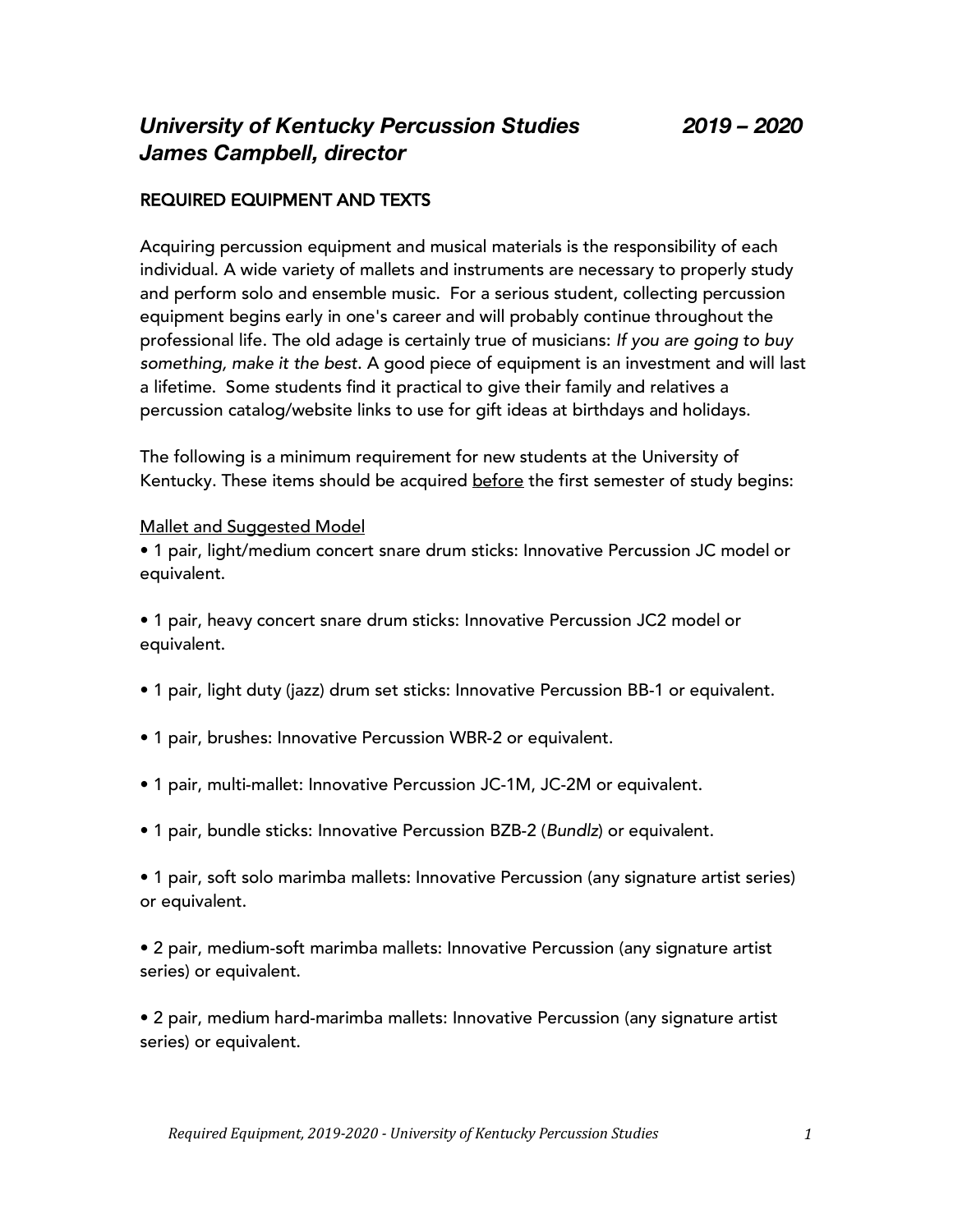• 1 pair, hard solo marimba mallets: Innovative Percussion (any signature artist series) or equivalent.

• 2 pair, vibe/marimba mallets: Innovative Percussion AA25, DM20 or equivalent.

• 1 pair medium rubber mallets: Innovative Percussion ENS260 or ENS260R or equivalent.

• 1 pair, hard rubber mallets: Innovative Percussion ENS360 or ENS360R or equivalent.

- 1 pair medium soft xylophone mallets: Innovative Percussion IP902 or equivalent.
- 1 pair hard xylophone/bell mallets: Innovative Percussion IP904 or equivalent.
- 1 pair, orchestra bell mallets: Innovative Percussion IP906 or equivalent.
- 1 pair, suspended cymbal mallets: Innovative Percussion JC-1SC or JC-2SC.
- 1 pair, General timpani mallets: Innovative Percussion BT-4 or equivalent.
- 1 pair, Ultra-Staccato timpani mallets: Innovative Percussion BT-7 or equivalent.

## Instruments/Equipment

- Tuning fork: "A 440" for tuning timpani.
- Marching band sticks can be purchased during "Early Week".

• Portable, high-quality audio or video recording device to record lessons, practice sessions, rehearsals, recitals, and clinics. You can use your smart phone, laptop, tablet, or stand-alone devices available for portable recording. You'll never get better if you don't know when you sound bad. You need feedback to improve. Not all percussionists know what they sound like on the other side of their instruments. Be aware of your sound and have a model for what you want to sound like. Create your own *feedback loop*: RECORD yourself often, LISTEN back with critical ears, and make notes the will help you IMPROVE your next session.

Recommended models for stand-alone devices: VIDEO & AUDIO – Zoom Q2n/Q4n/; AUDIO ONLY – Zoom H1/H2n/H4n

• Metronome, preferably a battery operated one that can be used with a headphone, is required at every lesson. There are many great apps for your smart phone that would also work well.

*Required Equipment, 2019-2020 - University of Kentucky Percussion Studies 2*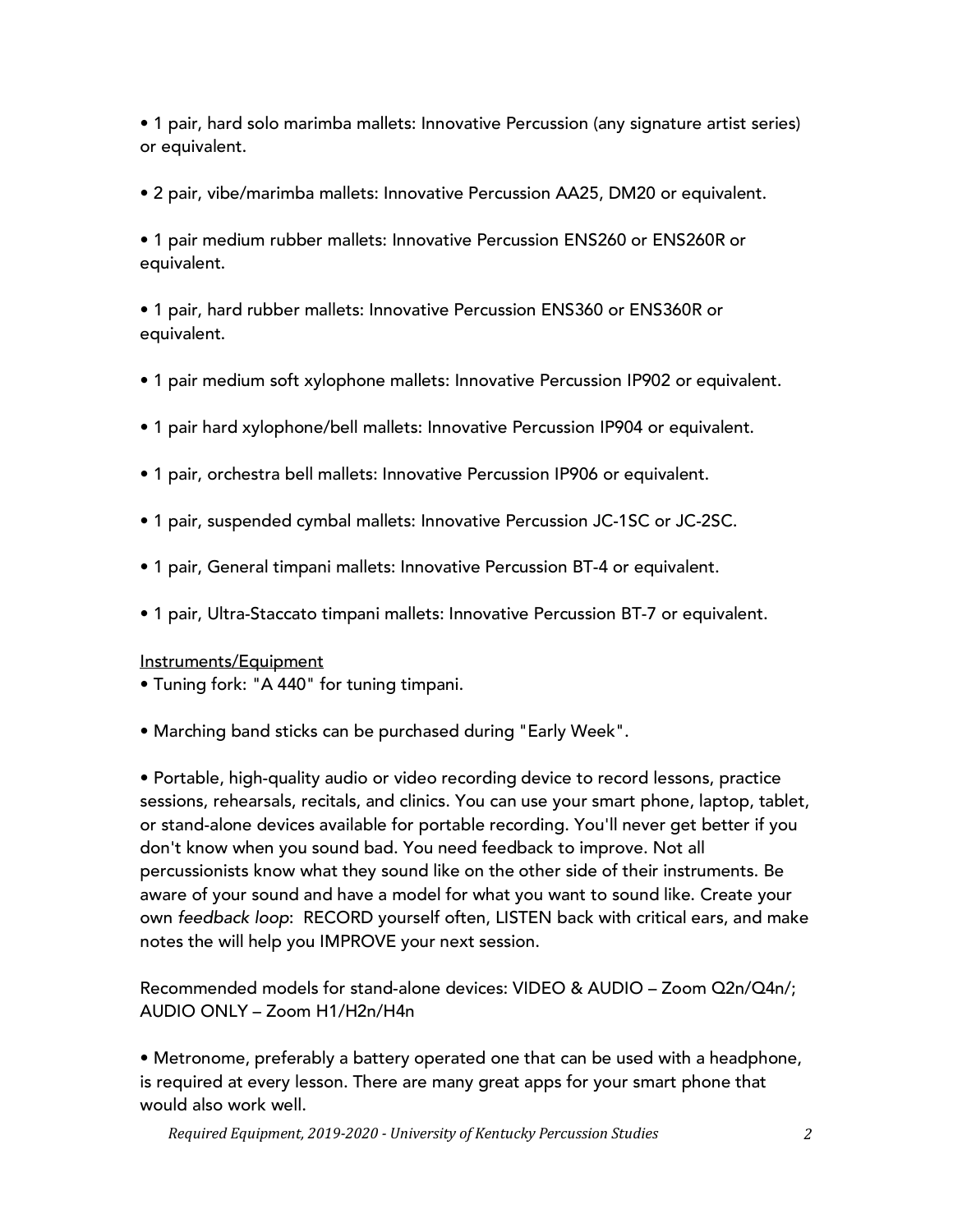• Stick case/bag: Innovative Tour Bag (MB-3), large attaché or sample case. Most students acquire several bags and cases to hold all their equipment. Often, 1 large tour bag or sample case to hold all of your mallets is not practical. You end up lugging a heavy case to each practice session or rehearsal, including the mallets you're not going to use for that session. Consider acquiring several small to medium bags and cases to hold sticks and mallets that you will need for specific situations and grab one on your way to practice or rehearsal where you know what instruments you will be playing.

• Have a rubber stamp or adhesive labels made that can identify your music, books, and other gear. A paint stick, permanent marker or colored tape will help identify your mallets. Remember, there will be plenty of students that you will be around with the same gear as you.

• Two (2) black hand-towels. You will use these to accommodate silent mallet changes when you set them on music stands.

• Start a percussionist's survival kit that includes: small pair of scissors, roll of Gaffer's tape, multi-tool, moleskin, nylon fishing line, standard drum key, timpani drum key, bee's wax (for tambourine heads), extra cymbal felts & sleeves, etc.

• Dress for UK Percussion Ensemble and chamber percussion concerts varies. We use both black long sleeve shirt/blouse as well as a solid blue (any shade) long sleeve shirt/blouse. We always wear black slacks/skirt and black dress shoes (No athletic shoes!). Most large ensembles in the School of Music ask you to provide a tuxedo/black dress for concert performances as well.

• Dress for UK Steel Band is a UK logo shirt (any style), khaki slacks/skirt, and casual shoes.

#### After You Are On Campus

Students should budget approximately \$350 toward the purchase of a professional triangle, triangle beaters & clips, and a tambourine, to be purchased during the first year of study if they don't already own artist quality instruments/accessories. There are many choices to make when investing in a quality product that students may want to sample a variety of instruments and accessories from the faculty, staff, and their classmates to determine which models would best serve their needs for future purchases and to increase their instrument palate during their career. We recommend the following equipment as the most versatile available for initial purchase:

- Black Swamp Tambourine TC1 (Chromium/Bronze mix)
- Black Swamp Triangle AT6, (6" steel artisan triangle)
- Black Swamp Triangle Beater Set (Spset-2 Spectrum Beater Set)
- Black Swamp Triangle Clip (TRCLIP)

*Required Equipment, 2019-2020 - University of Kentucky Percussion Studies 3*